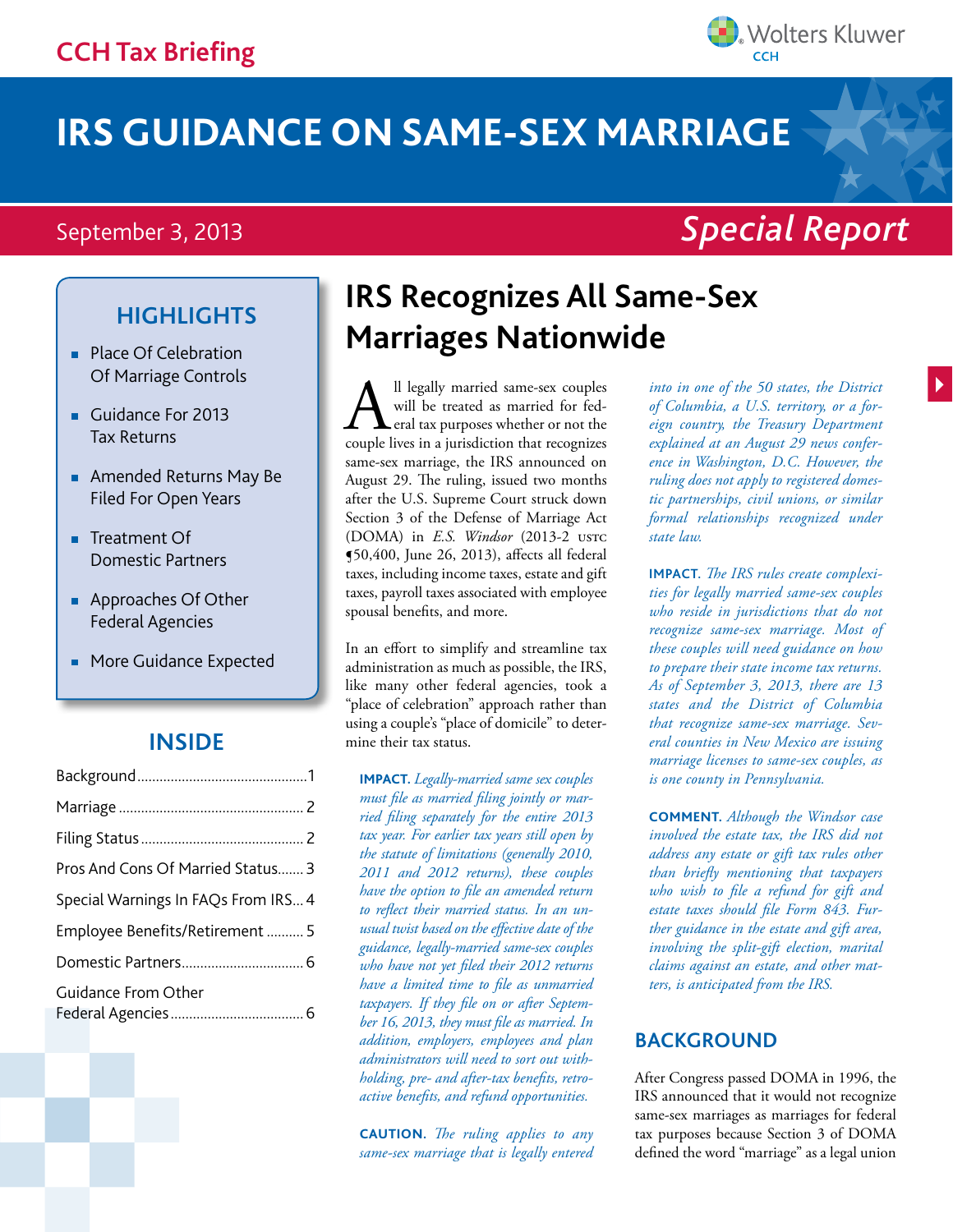<span id="page-1-0"></span>

between one man and one woman as husband and wife, and the word "spouse" as a person of the opposite sex who is a husband or a wife.

Edith Windsor, the surviving spouse in a state-recognized same-sex marriage, filed for a refund of federal estate taxes. Because of DOMA, Windsor did not qualify for the unlimited marital deduction under the Internal Revenue Code. A federal district court and the Court of Appeals for the Second Circuit found that Section 3 of DOMA was unconstitutional. The Supreme Court agreed in a decision handed down on June 26, 2013.

Writing for the five-justice majority, Justice Anthony Kennedy said that, "DOMA's principal effect is to identify a subset of state-sanctioned marriages and make them unequal. The principal purpose is to impose inequality, not for other reasons like governmental efficiency." Kennedy concluded that "by creating two contradictory marriage regimes within the same State, DOMA forces same-sex couples to live as married for the purpose of state law but unmarried for the purpose of federal law."

**COMMENT.** *The Supreme Court did not address Section 2 of DOMA which provides that no state is required to recognize a same-sex marriage recognized by another state.* 

#### **MARRIAGE**

A taxpayer's filing status for an entire year is determined as of the close of that tax year and depends mainly on marital status. A taxpayer's filing status may be single, surviving spouse, head of household, married filing joint returns, or married filing separate returns. Married couples generally must file as married filing jointly or married filing separately.

#### *Common-Law Spouses*

Some states recognize common law marriage; others do not. In Rev. Rul. 58-66 (1958-1 CB 60), the IRS determined that a couple would be treated as married for purposes of federal income tax filing status and personal exemptions if the couple had entered into a common-law marriage in a state that recognized their relationship as a valid marriage. The couple would also be treated as married for federal tax purposes if they later moved to a state that did not recognize common-law marriage.

"Like many other federal agencies, the IRS took a place of celebration approach to same-sex marriage...."

**COMMENT.** *In its ruling on same-sex marriage, the IRS noted that it has applied Rev. Rul. 58-66 for more than 50 years despite the fact that many states do not recognize common-law marriage.*

#### *Same-Sex Married Couples*

In Rev. Rul. 2013-17 (August 29, 2013), the IRS explained that in light of the Supreme Court's decision in *Windsor,* Rev. Rul. 58-66, and the need for effective tax administration, it will interpret the Internal Revenue Code as incorporating a general rule that recognizes any same-sex marriage that is legally valid in the state where it was entered into, regardless of the married couple's place of domicile.

**IMPACT.** *The IRS guidance officially opens the door for legally-married same-sex couples to enjoy many federal tax-related benefits previously available only to oppositesex married couples. These include income tax benefits, estate and gift tax benefits, tax advantages for employee benefits, healthcare law credits, and more.* 

**EXAMPLE.** *Adam and Josh were legally married in Maine, a state that recognizes same-sex marriage, on July* 

*1, 2013. On September 1, 2013, they sell their home in Maine and move to Virginia, a state that does not currently recognize same-sex marriage. Adam and Josh are recognized as married for federal tax purposes even though they have moved from a state that recognizes same-sex marriage (Maine) to a state that does not (Virginia).*

**IMPACT.** *Taking the opposite approach (state of domicile of the married samesex couple) would create serious administrative concerns, the IRS cautioned in laying out the legal justification for its position. "Given our increasingly mobile society, it is important to have a uniform rule of recognition that can be applied with certainty by the IRS and taxpayers alike for all federal tax purposes," the agency explained.* 

**COMMENT.** *When referring to the "state" in which the same-sex couple's marriage was entered, the IRS presumably means to encompass other U.S. jurisdictions, such as the District of Columbia, and foreign jurisdictions that recognize same-sex marriage. The IRS indicated that additional guidance on this subject will be issued.*

In Rev. Rul. 2013-17, the IRS reports that "there are more than two hundred Code provisions and Treasury regulations relating to the internal revenue laws that include the terms "spouse," "marriage" (and derivatives thereof, such as "marries" and "married), "husband and wife," "husband," and "wife.""

#### **FILING STATUS**

For the 2013 tax year and all future tax years, legally-married same-sex spouses must generally file their federal returns as married filing jointly or married filing separately, the IRS explained in frequently asked questions (FAQs) posted on its website. For all prior open tax years, same-sex spouses who file an *original* return on or after September 16, 2013 (the effective date of Rev. Rul. 2013-17) must also generally file as married filing jointly or married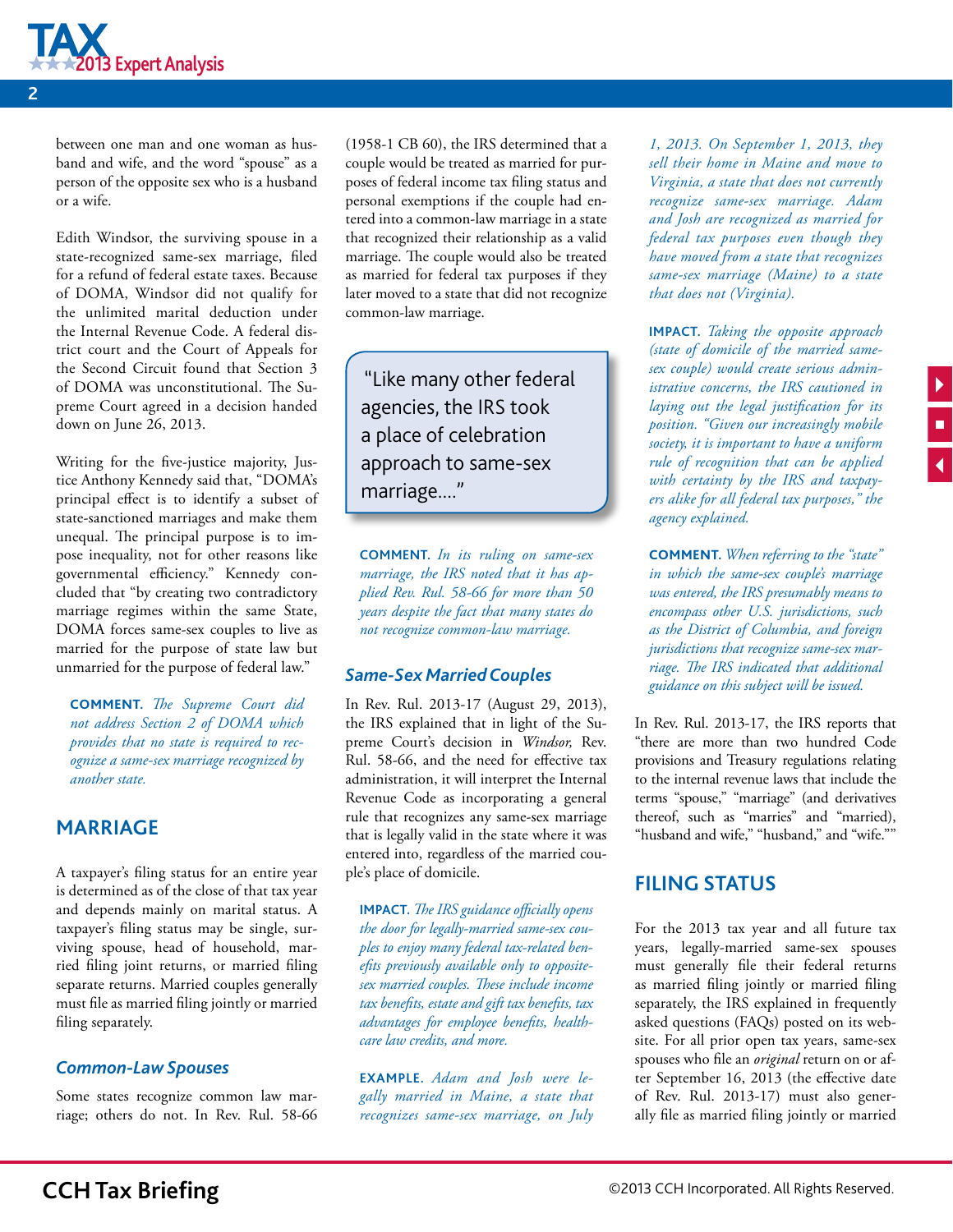<span id="page-2-0"></span>filing separately. For 2012 returns filed before September 16, 2013, and for all prior tax years that are still open under the statute of limitations, legally-married same-sex couples may choose to amend their federal income tax returns to claim married filing jointly or married filing separately status, but they are not required to do so.

*Limitations Period.* The statute of limitations for amending a return is generally three years from the filing date or two years from the date taxes are paid, whichever is later. The limitations period on open tax years may be extended by agreement or through a protective refund claim.

**COMMENT.** *Leading up to the Supreme Court's decision, many same-sex couples filed protective income tax refund claims using married filing jointly status to keep the statute of limitations open on 2009 or earlier years. The IRS must now act on these protective claims.*

*IMPACT. The IRS did not specifically address situations involving divorce or separation in connection with the option to be considered married. Presumably, if a spouse elects to file an amended return as married filing separately for a year in which the couple was legally married and not separated, the other spouse must also amend his or her return from single unmarried to married filing separately, regardless of whether the change benefits both spouses.*

#### **PROS AND CONS OF MARRIED STATUS**

Rev. Rul. 2013-17 provides that if same-sex spouses amend their returns to reflect their married status, "all items required to be reported on the return or claim that are affected by the marital status of the taxpayer must be adjusted to be consistent with the marital status reported on the return or claim."

#### *Marriage Penalty*

Same-sex couples must now also deal with quirks in the tax law that may create a so-called "marriage penalty." Employers must also prepare for extensive changes in the treatment of same-sex couples. Individuals claiming tax credits and other benefits under the Patient Protection and Affordable Care Act may also be impacted by the ruling.

**IMPACT.** *Although married-filingjointly status is usually preferable to married-filing-separately status, the benefits of filing a joint return are not always greater than filing separately as unmarried individuals. A Treasury official on August 29, 2013, told the press that data indicated that approximately half of married same-sex couples would benefit from filing as married, and half would not. Generally, however, the greater the disparity of income between the spouses, the greater the benefit gained by filing jointly.* 

Both differences in tax rate bracket amounts and a variety of income floors and thresholds used to determine the right to certain tax breaks come into play in determining whether a particular couple is better off filing as married for federal tax purposes.

#### *Married Filing Separately*

If legally-married same-sex couples want to keep their finances (and liabilities) separate by filing separate returns, they usually—but not always—pay more federal income tax than if they filed joint returns. The rate brackets for "married filing separately" are higher than for "unmarried," "surviving spouse" or "head of household." Several credits and deductions are also reduced or eliminated.

#### *Innocent Spouse Status*

Married taxpayers who file joint returns are jointly and severally responsible for the tax and any interest or penalty due on the joint return. In some cases, "innocent spouse" relief under Code Sec. 6015 is available. However, married individuals cannot turn a blind eye to any item that is listed on a joint return. In deciding whether to file amended returns for prior years under the new IRS guidance, a same-sex couple should consider the joint and several liability that would be triggered. Separate returns eliminate the possibility of joint liability entirely (though community property laws can make one spouse liable for tax on income reported on the other spouse's separate return).

#### *Filing Status, AGI Floors and Threshold Amounts*

The amounts of income and deductions reported on a return are used by the IRS in determining whether certain threshold levels and floors are reached. Those amounts, in turn, determine access to a variety of tax benefits. Some of these floors or threshold amounts are applied to all filing statuses uniformly; others vary depending upon filing status.

**IMPACT.** *Depending upon adjusted gross income (AGI), and other data reported on a return, combining the income and deductions of each same-sex partner on a single joint return may or may not work to the advantage of the couple as a unit, in contrast to filing as unmarried or as married filing separately.*

#### **SELECTED COMPARISON OF MARRIED SAME-SEX COUPLES AND DOMESTIC PARTNERS**

|                          | <b>Married Same-Sex Couples</b> | <b>Domestic Partners</b> |
|--------------------------|---------------------------------|--------------------------|
| File joint returns       | Yes                             | N٥                       |
| Itemize deductions       | Yes*                            | Yes                      |
| Claim credits as married | Yes                             | Nο                       |

\*No, if filing separate returns and the other spouse claims the standard deduction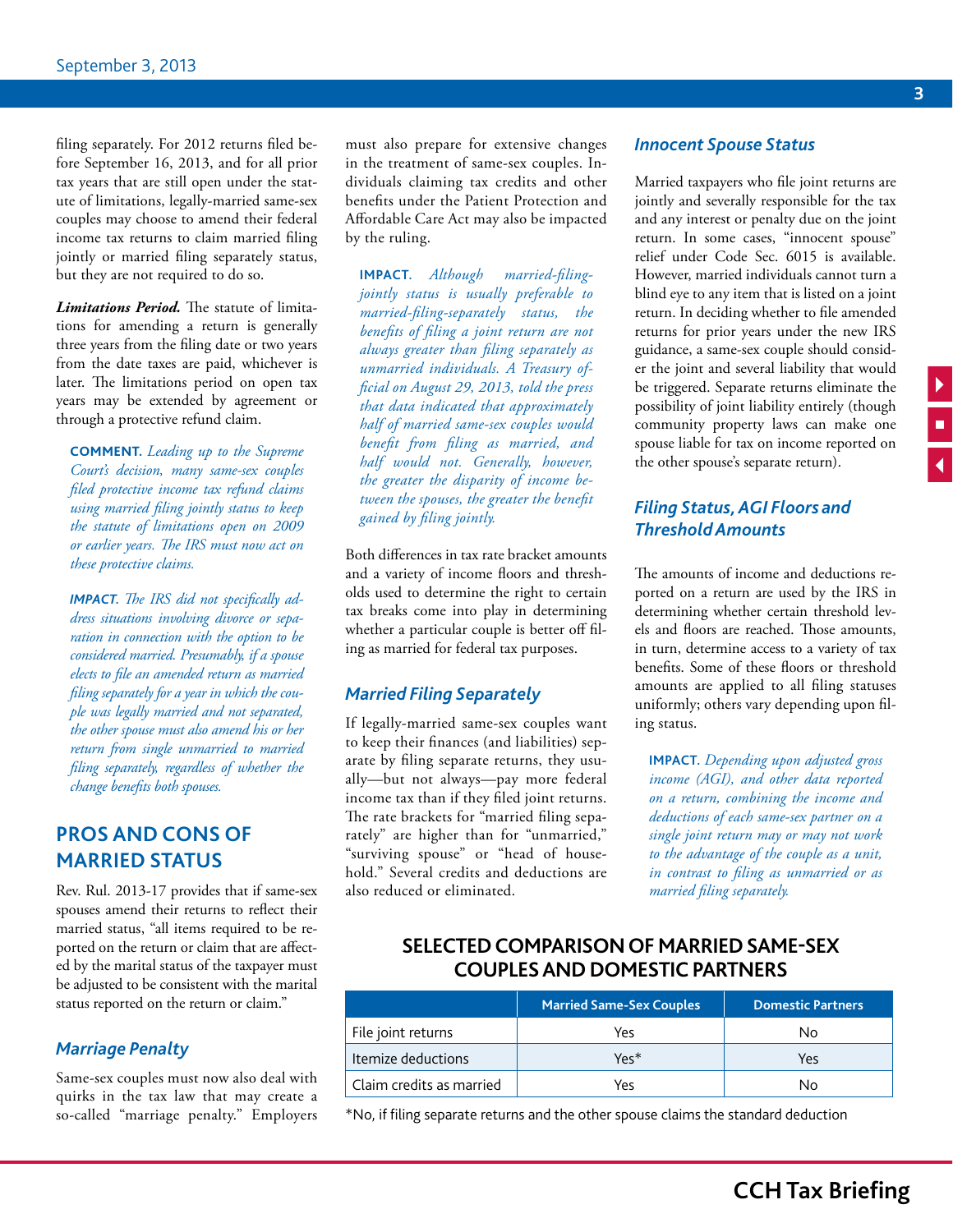<span id="page-3-0"></span>

*Floors.* Several tax benefits depend on floor levels of adjusted gross income (AGI) or modified AGI (MAGI), including:

- Medical expense deduction floor (10 percent of AGI (temporarily 7.5 percent for taxpayers age 65 and older));
- Casualty loss deduction floor (10 percent of AGI); and
- Miscellaneous itemized deductions floor (two percent of AGI).

**COMMENT.** *In the case of married individuals who file separate returns, if one spouse itemizes deductions on his or her return, the other spouse must also do so, regardless of whether his or her standard deduction would be larger. This rule does not apply to unmarried couples who file separate returns.*

*Ceilings.* Use of excess capital losses to offset ordinary income is generally limited to \$3,000 per return, whether on a joint return or an unmarried single return. Taxpayers who are married filing separately, however, are allowed only a \$1,500 maximum capital loss deduction; the balance in all cases may be carried forward into the next tax year.

*Thresholds.* For some taxpayers, AGI above designated thresholds reduces certain tax benefits. Reduction in itemized deductions and personal exemptions are most common among higher-income individuals. Thresholds are also commonly used to restrict deductions, credits and other benefits based upon AGI and filing status.

**IMPACT.** *In dealing with threshold amounts, a benefits/drawbacks analysis generally depends upon the extent to which that portion of any tax benefit below a threshold amount would otherwise go unused by one of the partners if filing separately. With certain deductions, credits or contribution levels, however, electing "married filing separately" status may eliminate the benefit for both spouses. For example, a married taxpayer who files a separate return cannot claim education credits (lifetime learning and Hope scholarship / American Opportunity) or the student loan interest deduction.*

#### **SPECIAL WARNINGS IN FAQs FROM IRS**

Within the FAQs released on August 29, the IRS specifically reminded same-sex legallymarried spouses that the same, sometimes unfavorable, rules under the Tax Code applicable to one spouse filing separately that have applied to opposite-sex married couples now apply with equal force to same-sex legally-married couples:

#### *Spouse as Dependent*

A taxpayer's spouse cannot be the taxpayer's dependent. The IRS also clarified the limitions on registered domestic partners and individuals in civil unions as dependents.

#### *Standard Deduction*

A taxpayer who files separately cannot itemize deductions if his or her spouse elects to take the standard deduction.

 $\frac{1}{1}$ 

#### *Head of Household Status*

Generally, a married taxpayer cannot file as a head of household. However, a legally married taxpayer is not considered "married" for tax purposes if the taxpayer lives apart from his or her spouse for the last six months of the tax year and provides more than half the cost of maintaining a household that is the principal place of abode of the taxpayer's dependent child for more than half of the year.

#### *Dual Claims to Dependency Deduction*

Absent an agreement between parents who file separate returns as to who may claim a dependent child, the IRS gives the dependency deduction to the parent with whom the child resided for the longer period of time during the year; and in the case of a tie, to the parent with the higher adjusted gross income.

#### *Adoption Credit*

Code Sec. 23 provides a credit to qualified taxpayers for qualified expenses incurred in connection with the adoption of an eligible child. Married taxpayers generally must file jointly to claim the credit. In addition, the credit does not apply to expenses that a taxpayer incurs in adopting the child of his or her spouse.

#### *Passive Activity Loss*

An individual may offset up to \$25,000 of passive activity loss from all rental real estate

#### **2013 AGI (MAGI) PHASEOUT THRESHOLD START POINTS**

|                                    | Joint Return | <b>Single</b> | <b>Married Filing</b><br><b>Separately</b> |
|------------------------------------|--------------|---------------|--------------------------------------------|
| Itemized Deductions:               | \$300,000    | \$250,000     | \$150,000                                  |
| Personal Exemptions:               | \$300,000    | \$250,000     | \$150,000                                  |
| Maximum Net Capital Gains:         | \$450,000    | \$400,000     | \$225,000                                  |
| Net Investment Income Surtax:      | \$250,000    | \$200,000     | \$125,000                                  |
| <b>Additional Medicare Tax:</b>    | \$250,000    | \$200,000     | \$125,000                                  |
| Child Tax Credit:                  | \$110,000    | \$75,000      | \$55,000                                   |
| American Opportunity Credit:       | \$160,000    | \$80,000      | \$0                                        |
| Lifetime Learning Credit:          | \$107,000    | \$53,000      | \$0                                        |
| IRA Deduction (plan participants): | \$95,000     | \$59,000      |                                            |
| Roth IRA Eligibility:              | \$178,000    | \$112,000     |                                            |

Deduction determined under single status if not living with spouse at anytime during tax year; otherwise partial deduction if MAGI is less than \$10,000 and no deduction if MAGI is \$10,000 or more

\* \$10,000 if lived with spouse at anytime during tax year; \$112,000 if did not live with spouse at anytime during tax year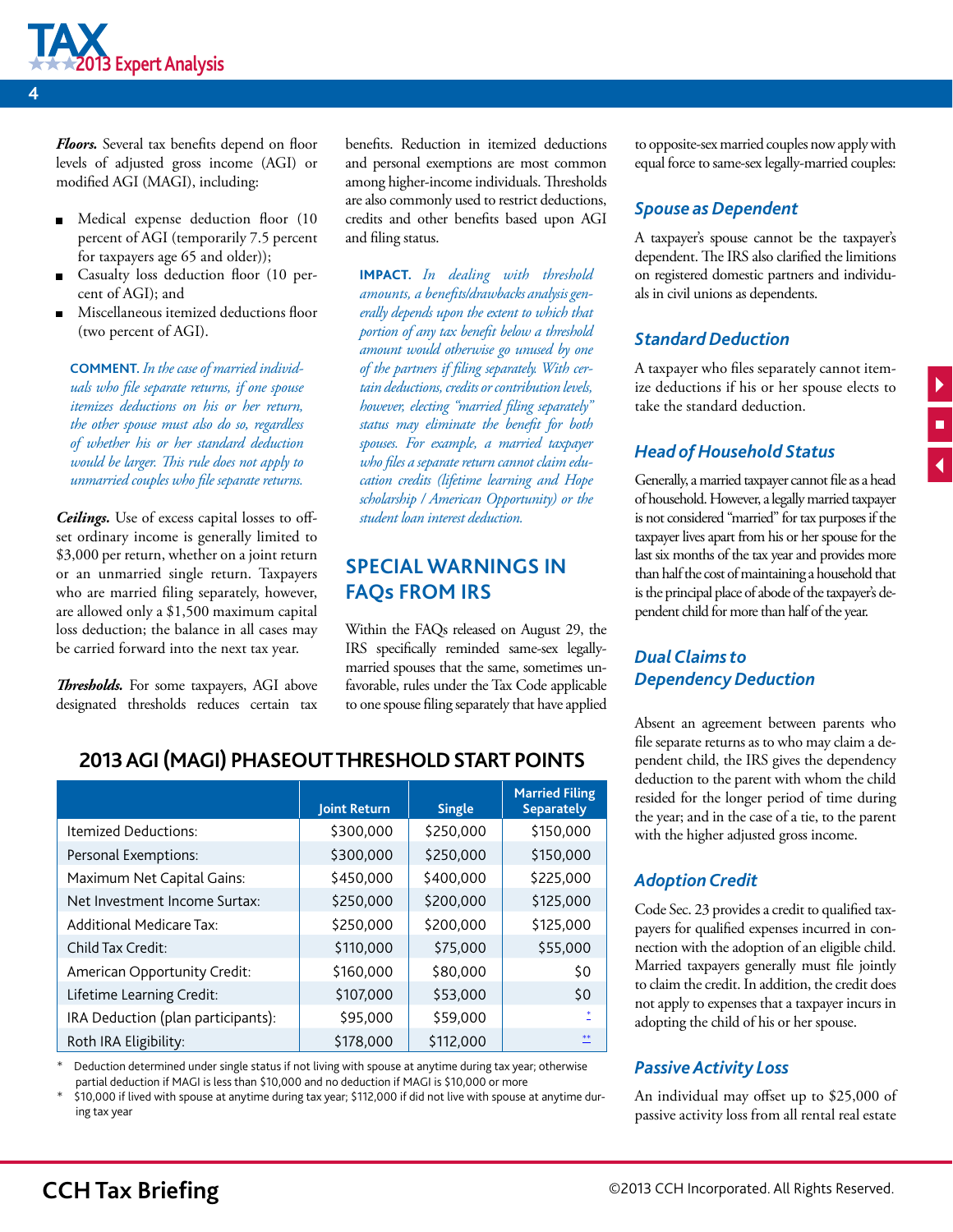<span id="page-4-0"></span>activities in which the taxpayer actively participates against nonpassive income. For married taxpayers filing separately, Code Sec. 469(i)(5)(A) essentially cuts the \$25,000 amount in half.

**IMPACT.** *Same-sex legally-married couples may find that they can avoid the force of many of these rules if they opt not to file amended returns for 2012 and prior open years but retain their status as unmarried filing separately or head of household.*

#### **EMPLOYEE BENEFITS/ RETIREMENT**

Perhaps in no area outside of income taxes is the impact of the Supreme Court's decision to strike down Section 3 of DOMA more expansive than on employee benefits. In Rev. Rul. 2013-17 and FAQs, the IRS provided limited guidance for employers and taxpayers.

**COMMENT.** *The IRS announced that it intends to issue further guidance on the application of Windsor to employee benefits and employee benefit plans and arrangements.* 

#### *Employee Benefits*

Many employers offer health care benefits to unmarried domestic partners. Under DOMA, domestic partners were not treated as spouses for federal income tax purposes. As a result, an employee paid taxes on the fair market value of the coverage for the employee's domestic partner (whether the domestic partner was a same-sex partner or an opposite-sex partner). However, domestic partner benefits would be tax-free if the employee's partner qualifies as a dependent under Code Sec. 152.

**COMMENT.** *Some employers have attempted to equalize the treatment between opposite-sex couples and same-sex couples by providing so-called gross-ups to cover the additional taxes that same-sex couples pay on health benefits.* 

*Employees.* In its FAQs, the IRS explained that if an employer provided health coverage for an employee's same-sex legally-married spouse and included the value of that coverage in the

employee's gross income, the employee can file an amended return for open tax years reflecting his or her status as a married individual to recover federal income tax paid on the value of health coverage of the employee's spouse.

**IMPACT.** *At a press conference immediately following the release of guidance, a Treasury official stated that entitlement to employee benefits must be consistent with filing status; that is, a switch in spousal coverage from after-tax to pre-tax treatment also requires the employee to file an amended return as married. The IRS in its FAQs, however, is silent on this requirement. In many cases, the pre-tax savings will not outweigh the additional tax that may be due on an amended return claiming married status.*

*Employers.* If the limitations period for filing a refund claim is open, the employer may claim a refund of, or make an adjustment for, any excess Social Security and Medicare taxes paid on the benefits to a same-sex legally-married partner, the IRS explained in its FAQs. The IRS reported that it will issue a special administrative procedure for employers to file claims for refunds or make adjustments.

**IMPACT.** *Employers cannot file claims for refunds of overwithheld income tax for prior years. Employers may make adjustments for income tax withholding that was overwithheld from an employee in the current year provided the employer has repaid or reimbursed the employee for the overwithheld income tax before the end of the calendar year, the IRS explained in its FAQs.*

#### *Cafeteria Plans*

Employer contributions to a cafeteria plan are usually made under a salary reduction agreement between the employer and the employee in which the employee agrees to contribute a portion of his or her salary on a pre-tax basis to pay for the qualified benefits. Salary reduction contributions are not actually or constructively received by the participant. Therefore, those contributions are not considered wages for federal income tax purposes. In addition, those sums generally are not subject to FICA and FUTA. Among the forms of cafeteria plans that provide health benefits to employees and their spouses are:

*Health Flexible Spending Accounts.* A health flexible spending arrangement (FSA) is a form of cafeteria plan benefit, funded by salary reduction, which reimburses employees for qualified medical expenses. Post-*Windsor*, legally married same-sex couples should be able to take advantage of FSAs to the same extent as legally married opposite-sex couples. The IRS is expected to issue more guidance.

*Health Savings Accounts.* A health savings account (HSA) is a vehicle that eligible taxpayers can use to pay qualified medical expenses, including those incurred by the taxpayer's spouse. Post-*Windsor*, legally married same-sex couples should be able to take advantage of HSAs to the same extent as legally married opposite-sex couples. The IRS is expected to issue more guidance.

#### *Qualified Retirement Plans*

Under Rev. Rul. 2013-17, a qualified retirement plan must treat legally married samesex spouses as married for purposes of applying the federal tax laws that govern qualified retirement plans, the IRS explained in its FAQs. A qualified plan must recognize a same-sex marriage that was entered into in a jurisdiction whose laws authorize the marriage, even if the married couple lives in a domestic or foreign jurisdiction that does not recognize the validity of same-sex marriages.

**IMPACT.** *Qualified retirement plans must comply with these rules as of September 16, 2013. The IRS indicated that it will provide additional guidance on the application of Windsor to qualified retirement plans, including guidance on plan amendments, retroactive application of Windsor, and spousal benefit waivers.*

**COMMENT.** *A person who is in a registered domestic partnership or civil union is not considered to be a spouse for purposes of applying the federal tax law requirements for qualified retirement plans (domestic partnerships are discussed in more detail below).*

 $\frac{1}{4}$